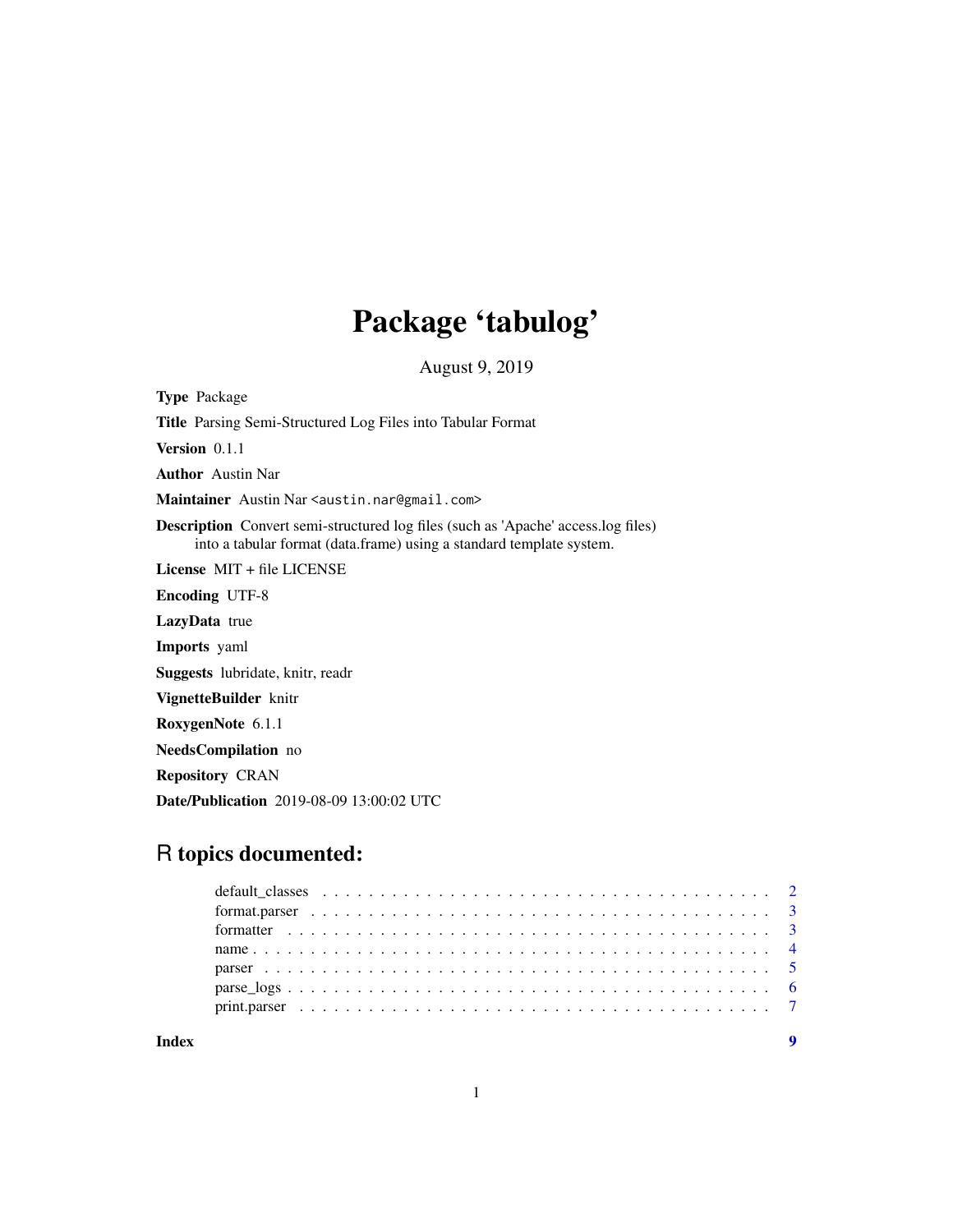#### <span id="page-1-0"></span>Description

List or parser classes provided 'out-of-the-box'. These can be used without further definition in any templates, or can be overridden.

#### Usage

```
default_classes(file = system.file("config/parser_classes.yml", package =
  "tabulog"), formatters = .default_formatters())
```
#### Arguments

| file       | Yaml file of parser classes to load. Defaults to included package file.          |
|------------|----------------------------------------------------------------------------------|
| formatters | Named list of formatter functions to be associated with parsers. Default format- |
|            | ters are provided for default parser classes                                     |

#### Details

Parser classes are provided for the following

- ip: For matching ip addresses
- quote: For matching any string quoted by double-quotes
- url: For matching a standard http(s) url
- int: For matching any integer
- double: For matching any numeric value (including integers)

#### Value

A named list of the default parser classes provided "out of the box". Users should not need to use this in their code, and is mostly used for use in other internal functions. It is only visible to users so they can call it and see what classes are available by default.

#### Examples

default\_classes()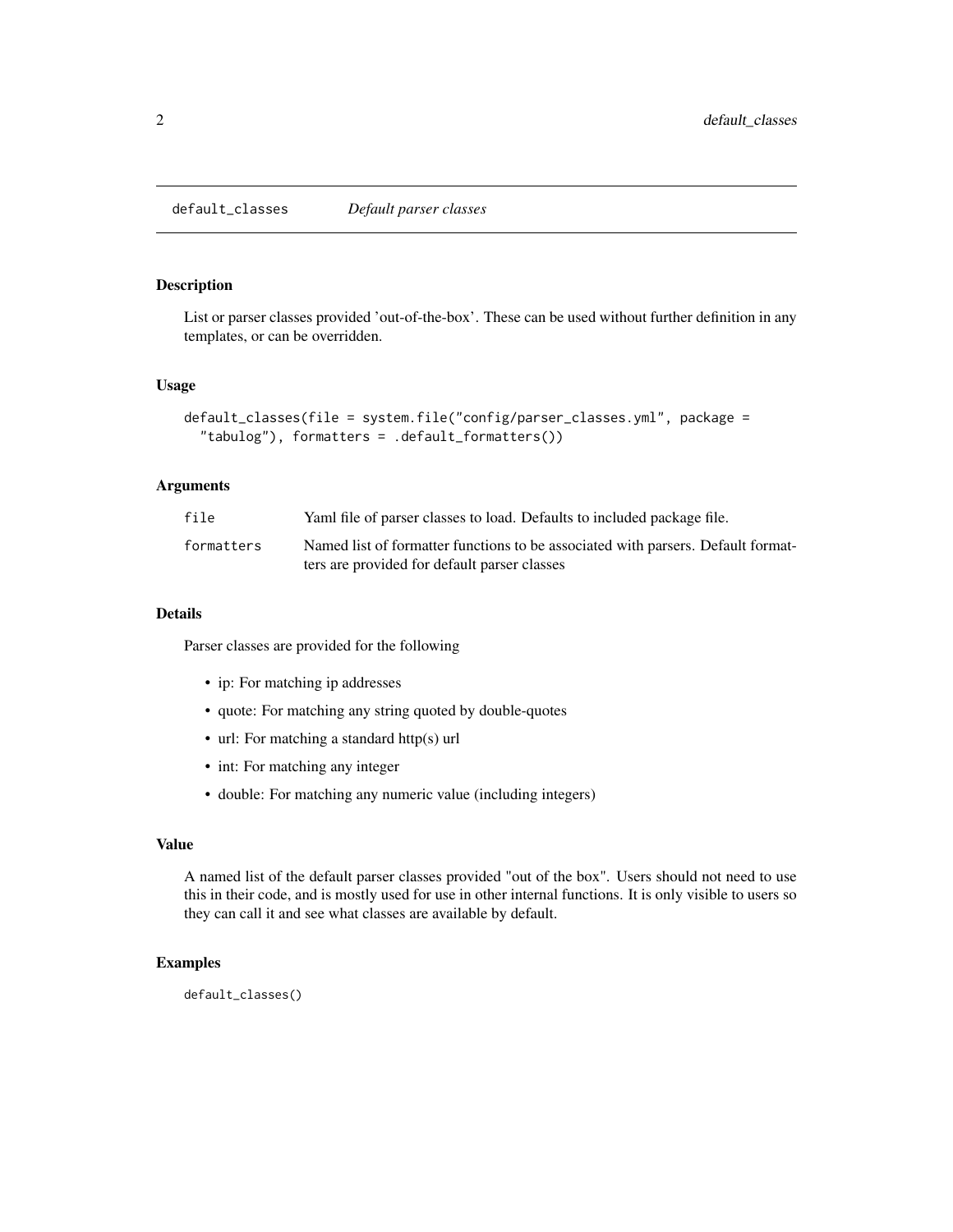<span id="page-2-0"></span>format.parser *Encode for printing*

#### Description

Format a parser object for printing

#### Usage

```
## S3 method for class 'parser'
format(x, \ldots)
```
#### Arguments

|          | parser to be formatted                            |
|----------|---------------------------------------------------|
| $\cdots$ | other arguments to be passed to format. character |

#### Examples

```
# No name, default formatter
format(parser('[0-9]+'))
# Custom name and formatter
format(parser('[0-9]+]', as.integer, name='int'))
```
formatter *Formatters*

#### Description

Get or set the formatter for a parser

#### Usage

```
formatter(x)
```
formatter $(x)$  <- value

#### Arguments

|       | parser                       |
|-------|------------------------------|
| value | formatter function to be set |

#### Value

The formatter attribute (should be a function) for the passed object (usually a parser object)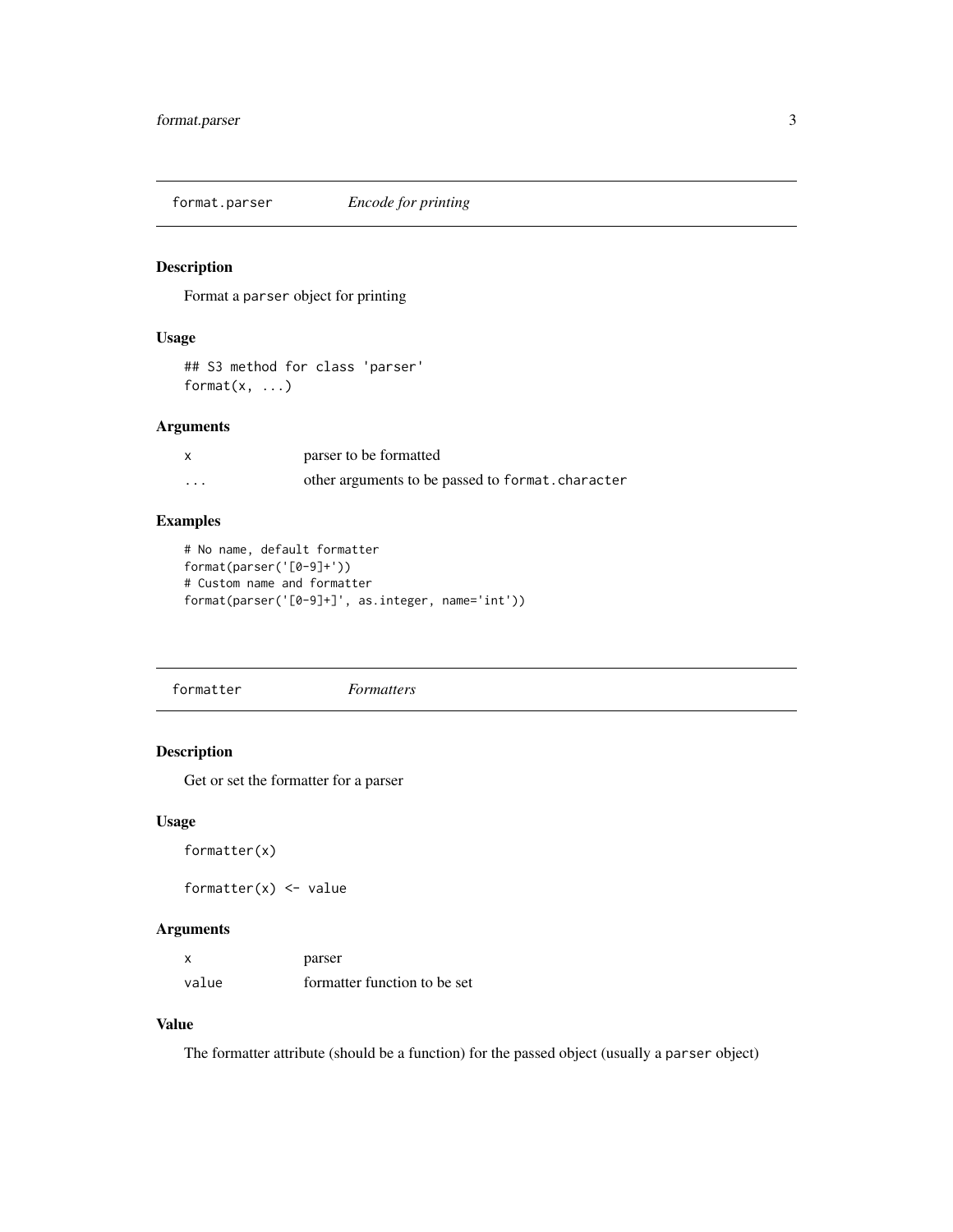#### 4 name and the set of the set of the set of the set of the set of the set of the set of the set of the set of the set of the set of the set of the set of the set of the set of the set of the set of the set of the set of th

#### Examples

```
p <- parser('[0-9]+]')
# Default formatter
formatter(p)
# Set formatter
formatter(p) <- as.integer
# Custom formatter
```
formatter(p)

name *Parser Names*

#### Description

Get or set the name for a parser

#### Usage

name(x)

 $name(x) < - value$ 

#### Arguments

| $\boldsymbol{\mathsf{x}}$ | parser         |
|---------------------------|----------------|
| value                     | Name to be set |

#### Value

The name attribute (should be a character) for the passed object (usually a parser object)

#### Examples

```
p <- parser('[0-9]+]')
# Default name (NULL)
name(p)
# Set name
name(p) < - 'int'# Custom name
name(p)
```
<span id="page-3-0"></span>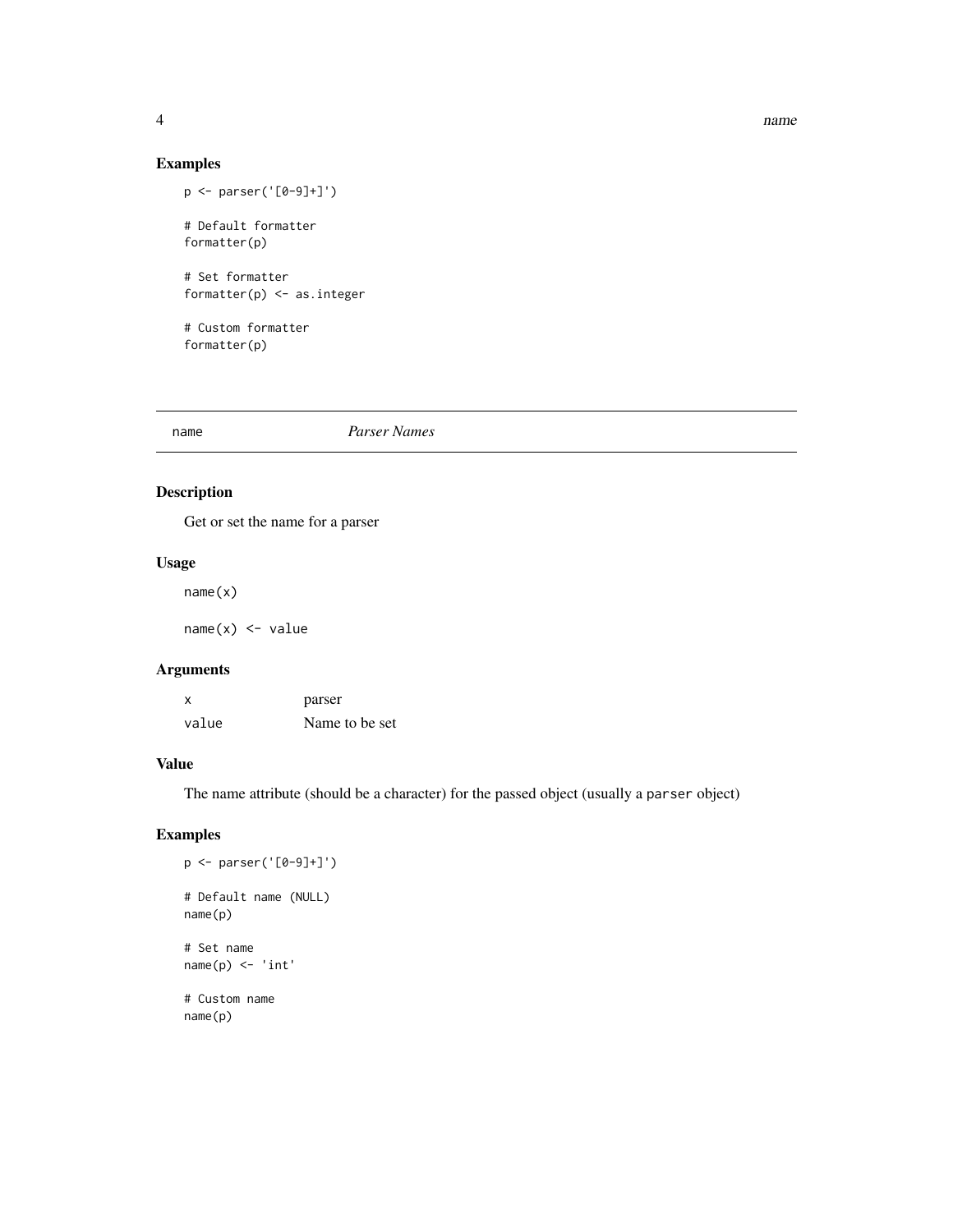<span id="page-4-0"></span>

#### Description

Create or test for parser objects. These objects will be used by templates to identify a field within a log file.

#### Usage

```
parser(x, f, name = NULL)
```
is.parser(x)

#### Arguments

|              | A regex string, a parser, or a list of either; Or object to be tested                         |
|--------------|-----------------------------------------------------------------------------------------------|
| $\mathbf{f}$ | A function to format the captured output, or a named list of such functions if x<br>is a list |
| name         | An optional name for the parser                                                               |

#### Details

Parser objects contain 3 things:

- 1. A regex expression that matches the given field
- 2. A 'formatter'; a function that will in some way modify the captured text
	- By default, this the identity function
- 3. (Optional) A name for the parser

#### Value

parser and its S3 methods coerce x to a parser object, returning said parser object. is.parser returns TRUE or FALSE

#### Examples

```
# Captures integers
parser('[0-9]+')
# Captures integers, cast to integers
parser('[0-9]+', as.integer)
# List of parsers, all named (inferred from list names), some with parsers
parser(
 list(
   ip = '[0-9]{1,3}(\\.[0-9]{1,3}){3}',
```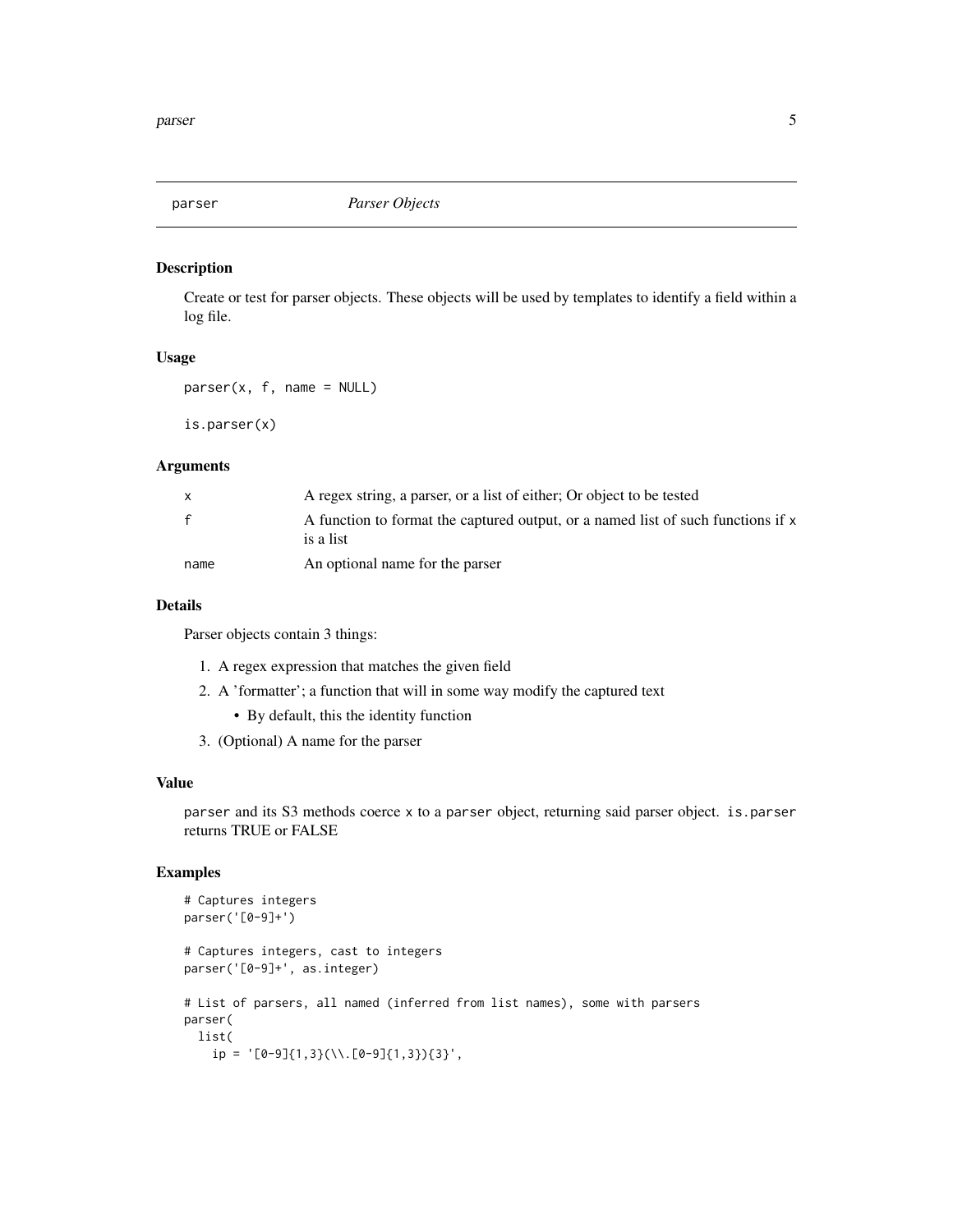```
int = '[0-9]+',date = '[0-9]{4}\\-[0-9]{2}\\-[0-9]{2}'
 ),
 list(int = as.integer, date = as.Date)
\mathcal{L}is.parser(parser('[0-9]+')) #TRUE
is.parser(100) #FALSE
```
parse\_logs *Parse Log Files*

#### Description

Parse a log file with a provided template and a set of classes

#### Usage

 $parse_logs(text, template, classes = list(), ...)$ 

```
parse_logs_file(text_file, config_file, formatters = list(), ...)
```
#### Arguments

| text        | Character vector; each element a log record                                 |
|-------------|-----------------------------------------------------------------------------|
| template    | Template string                                                             |
| classes     | A named list of parsers or regex strings for use within the template string |
|             | Other arguments passed onto regexpr for matching regular expressions.       |
| text_file   | Filename (or readable connection) containing log text                       |
| config_file | Filename (or readable connection) containing template file                  |
| formatters  | Named list of formatter functions for use of formatting classes             |

#### Details

'template should only be a template string, such as 'ip ip\_address [date access\_date]...'.

config\_file should be a yaml file or connection with the following fields

- template: Template String
- classes: Named list of regex strings for building classes

text should be a character vector, with each element representing a a log record

text\_file should be a file or connection that can be split (with readLines) into a character vector of records

classes should be a named list of parser objects, where names match names of classes in template string, or a similarly named list of regex strings for coercing into parsers

formatters should be a named list of functions, where names match names of classes in template string, for properly formatting fields once they have been captured

<span id="page-5-0"></span>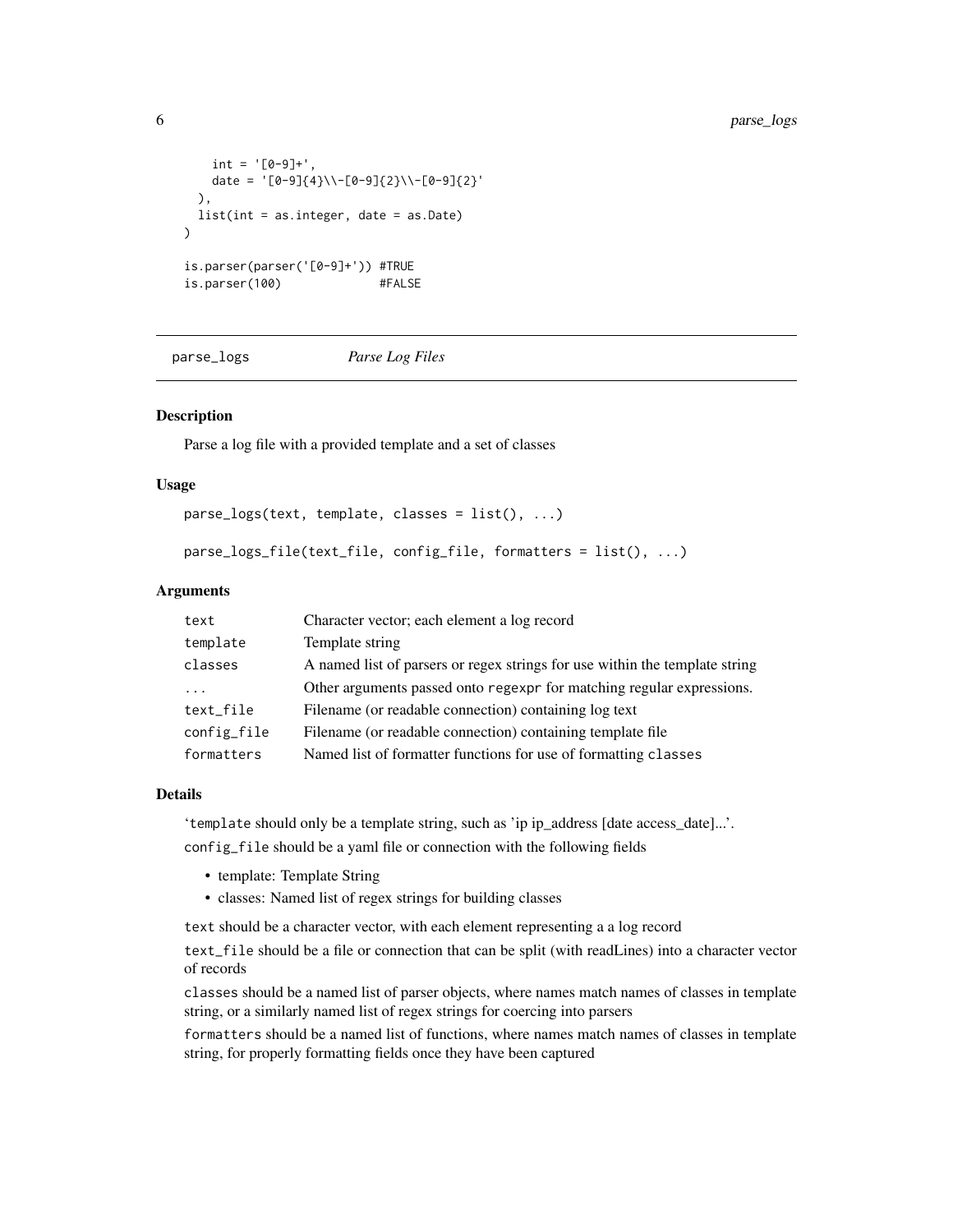#### <span id="page-6-0"></span>print.parser 7

#### Value

A data.frame with each field identified in the template string as a column. For each record in the passed text, the fields were extracted and formatted using the parser objects in default\_classes() and classes.

#### Examples

```
# Template string with two fields
template <- '{{ip ipAddress}} - [{{date accessDate}}] {{int status }}'
# Two simple log records
logs \leftarrow c('192.168.1.10 - [26/Jul/2019:11:41:10 -0500] 200',
  '192.168.1.11 - [26/Jul/2019:11:41:21 -0500] 404'
\lambda# A formatter for the date field
myFormatters <- list(date = function(x) lubridate::as_datetime(x, format = '%d/%b/%Y:%H:%M:%S %z'))
# A parser class for the date field
date_parser <- parser(
 '[0-3][0-9]\\/[A-Z][a-z]{2}\\/[0-9]{4}:[0-9]{2}:[0-9]{2}:[0-9]{2}[ ][\\+|\\-][0-9]{4}',
  myFormatters$date,
  'date'
\mathcal{L}# Parse the logs from raw data
parse_logs(logs, template, list(date=date_parser))
# Write the logs and to file and parse
logfile <- tempfile()
templatefile <- tempfile()
writeLines(logs, logfile)
yaml::write_yaml(list(template=template, classes=list(date=date_parser)), templatefile)
parse_logs_file(logfile, templatefile, myFormatters)
file.remove(logfile)
file.remove(templatefile)
```
print.parser *Print*

#### **Description**

Print a parser object. Underlying method uses cat.

#### Usage

```
## S3 method for class 'parser'
print(x, \ldots)
```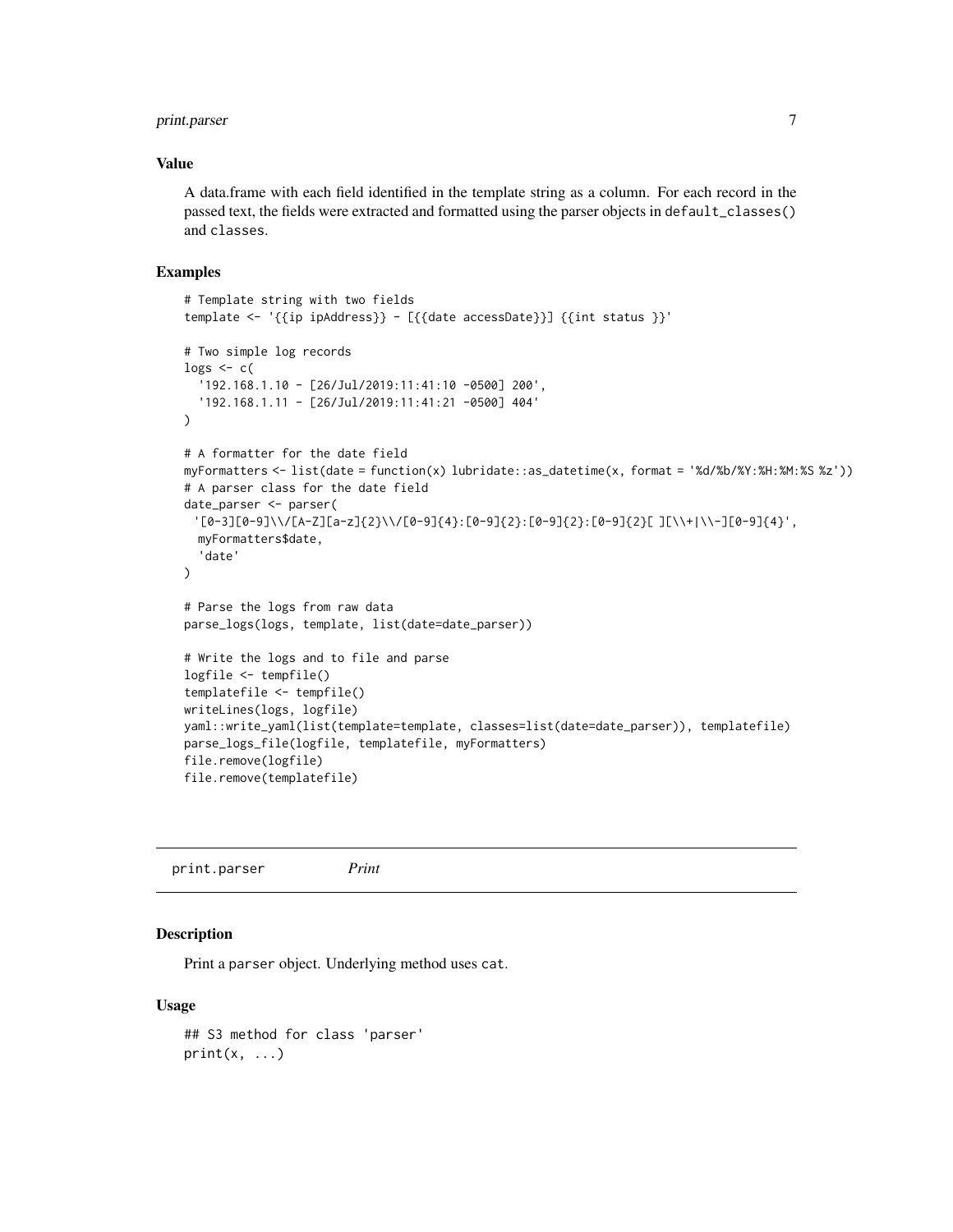#### 8 print.parser

#### Arguments

| x        | parser to be printed     |
|----------|--------------------------|
| $\cdots$ | Other arguments; ignored |

#### Value

x, invisibly

### Examples

# No name, default formatter print(parser('[0-9]+'))

```
#Custom name and formatter
print(parser('[0-9]+]', as.integer, name='int'))
```